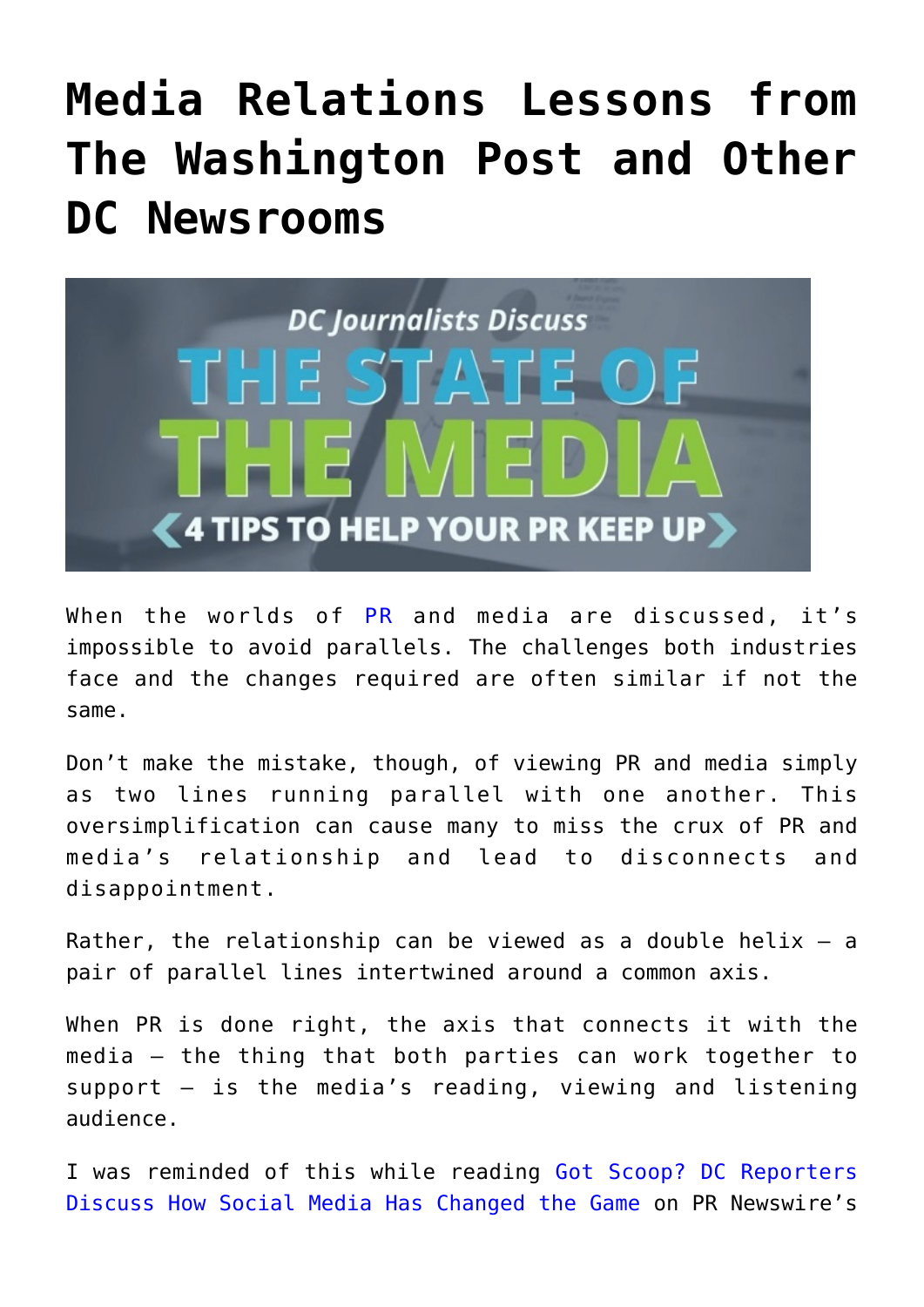media blog Beyond Bylines. In the article, senior audience relations manager Christine Cube ([@cpcube](https://twitter.com/cpcube)) shares a few lessons from a recent Society of Professional Journalists panel.

Aaron Davis ([@byaaroncdavis](https://twitter.com/byaaroncdavis)), a Washington Post reporter who covers politics and government, was joined on the panel by Kavitha Cardoza ([@KavithaCardoza](https://twitter.com/KavithaCardoza)), who covers education with WAMU (FM) Washington and teaches in American University's Department of Communication, and Cuneyt Dil ([@cuneytdil\)](https://twitter.com/cuneytdil), founder of the District Links e-newsletter and freelancer with Washington's Current newspapers.

Although the trio's conversation focused on the state of journalism in the District, the obstacles and opportunities they discussed not only apply to most news markets, they also impact their PR counterparts.

Build better relationships with today's journalists by remembering these media insights and PR tips.

## **1. Coverage is constantly changing. Don't fall behind.**

When is the last time you brushed off your media list? Don't get too locked into assumptions based on what a news outlet previously covered. You could be overlooking an opportunity.

"Washington's not really unique – it's like any town with a myriad of local stories," writes Christine. "So what wins when it comes to local coverage? You might be tempted to say politics, and while that's not incorrect, DC is chock full of other news."

During the panel, Kavitha shared how WAMU is adding new beats to adapt to their listeners' current interests.

"Among them, race and ethnicity now is a beat," reports Christine. "Previously, WAMU split up news according to geography, with someone covering DC, Maryland, and Virginia."